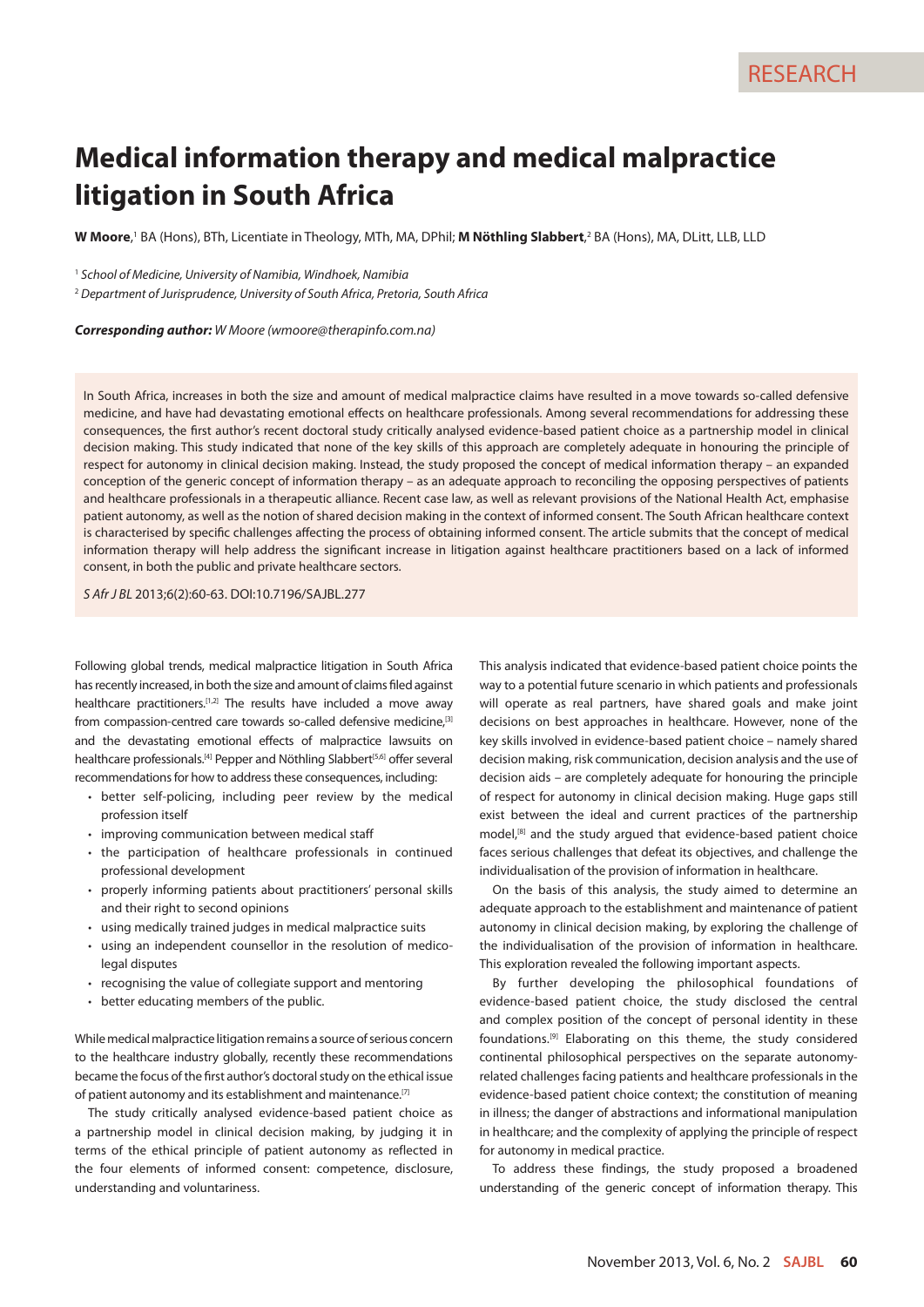generic concept is understood as the timely prescription and availability of evidence-based information, in order to meet the specific needs of individuals in the process of sound decision making. This broadened concept could constitute an adequate approach to the complexity of the individualisation of information provision in healthcare, and therefore also to the establishment and maintenance of patient autonomy in clinical decision making. However, the study indicated that an agent with particular qualities will be required to administer this broadened concept, and pave the way for patients and healthcare professionals to reconcile their perspectives in a therapeutic alliance.

#### **A broadened understanding of the concept of information therapy**

The evidence-based patient choice approach insists on unprecedented access to information, considering this a vital element in the attainment of its goals.[10] The study indicated that, from the perspective of information science, it is considered impossible to tap into the real value of information resources and technologies without a clear understanding of the human processes involved in transforming information into knowledge.<sup>[11]</sup> For this reason, it is inadequate merely to recognise the central importance of information, or to provide it through predominantly technical means.

The study therefore argued that the provision of information in healthcare needs to be individualised. This would be achieved by embedding it in the human processes of sense making, knowledge creation and decision making, through which information is transformed into insight, knowledge and action.[11] A broadened understanding of the concept of information therapy also recognises that information, insight and knowledge are created in individuals' minds through a dynamic and disorderly social process, which unfolds in layers of cognitive, affective and situational contingencies.[11] The study argues that this provides an adequate approach to the complexities of the contemporary understanding of personal identity, and to the application of the principle of respect for autonomy in everyday medical practice.

#### **The information therapist as a postmodern ethics consultant**

The study examined the human processes through which information is transformed into insight, knowledge and action, and noted that these are thoroughly inter-subjective<sup>[12]</sup> and demand the interventions of an agent acting in postmodern fashion – that is, recognising that in contemporary society, moral decisions are always provisional and subject to circumstance and that new answers are constantly needed in response to constantly changing environments.<sup>[13]</sup> It argued that the information therapist has to not only mediate relevant and significant information between the medical professional and the patient, but also act as an ethics consultant, since the mediation of information fundamentally represents an ethical act that requires the establishment of a truthful relationship. This demands time and patience.<sup>[9]</sup> As such, the information therapist will act as an official delegate of healthcare professionals, within the third phase of the development of the medical profession $[14]$  and according to the guidelines of the Health Professions Council of South Africa (HPCSA).[15] Furthermore, the therapist will respond to an increasing international demand for the provision of information outside the clinical consultation.[16]

#### **Information therapy and the establishment of a therapeutic alliance in healthcare**

The study concluded that instead of widening divides between patients and healthcare professionals by introducing even more instruments of patient advocacy, illness should be regarded as not only attached to a patient or perceived by a healthcare professional, but as an entity or a challenge that lies somewhere between patients and healthcare professionals.

What needs to be recognised is that it is not only patients who are in need of empowerment in the clinical situation, but also doctors. Both parties therefore share not only the challenge of identifying with the interpretational schemes of communicative partners in general, but of the unshareability of illness in particular. They are also challenged by the immense reality of suffering. This reality cannot be adequately addressed within the current parameters of the clinical situation, and therefore demands the establishment of a therapeutic  $alliance^{[7]}$  in healthcare. This alliance will be capable of establishing an awareness of the interdependence of human beings and do justice not only to patient autonomy, but also to the interventions of healthcare professionals.[17]

#### **Medical information therapy as an approach to medical malpractice litigation in South Africa**

In order to comply with HPSCA guidelines, the study suggested that information therapists should be qualified healthcare professionals<sup>[15]</sup> with additional background in philosophy, bioethics, information science, health informatics and law. They could therefore aptly be referred to as medical information therapists. Although the official recognition of a new member of the healthcare team will pose formidable challenges, it is envisaged that this will contribute positively to redirecting healthcare from defensive to compassioncentred medicine. It will also transfer suffering as an inescapable and mysterious entity from the private world of the individual to an intersubjective domain where it can be jointly assessed, addressed and borne.

#### **Informed consent**

A medical practitioner's obligations have traditionally been framed in terms of obligations of beneficence. However, the human rights movement, with its increased focus on patient autonomy, has signalled a move away from this traditional beneficence model of medical ethics to a model of autonomy. With the focus on the quality of a patient's understanding and consent instead of the medical practitioner's obligations, patient autonomy and self-determination have become the *leitmotiv* in the law regarding medical decisionmaking.<sup>[18]</sup> The Constitution of the Republic of South Africa<sup>[19]</sup> recognises both autonomy and self-determination in the provisions of the right to bodily and psychological integrity (Section 12) which includes the right to security in and control over one's own body; the right to privacy (Section 14); and the right to life (Section 11), among others. As a founding value of the Constitution, dignity (Section 10) is particularly relevant in the healthcare context.

The shift to patient autonomy and self-determination was preceded by the formulation of abstract principles found in foundational texts, such as various ethical codes, guidelines, legislation (e.g. the National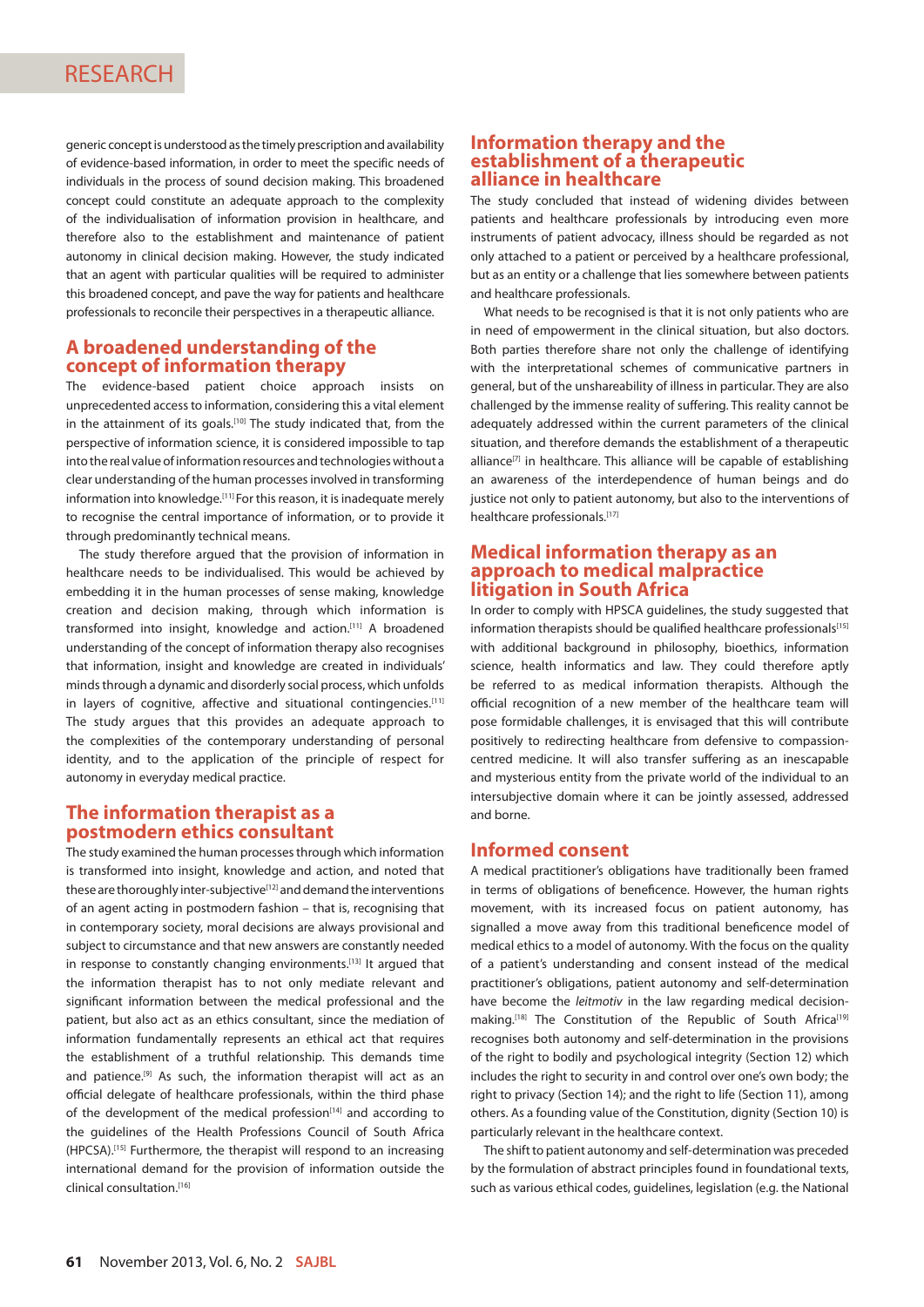Health Act)<sup>[20]</sup> and the Constitution. The notion of participatory decision-making has been particularly emphasised in recent case law.

Allegations based on lack of informed consent usually allege that a physician failed to fulfil the duty to supply the patient with all material information about the risks and alternatives for the proposed treatment, or that a physician administered treatment beyond what was authorised by the patient. The landmark case of *Castell v. De Greef*<sup>[21]</sup> established a patient-centred test for disclosure. In terms of this test, a doctor should disclose all information and risks to which a reasonable person in the patient's position, if warned of these risks, would be likely to attach significance, or to which a reasonable doctor in this situation should be aware that the specific patient, if warned of these risks, would be likely to attach significance. For the consent to be comprehensive, continuous dialogue between doctor and patient is essential. The patient should also be supplied with relevant information about post-operative treatment. Unfortunately, the court did not provide further guidelines regarding the implementation and application of this judgment to patient autonomy.

In a subsequent judgment, *Oldwage v. Louwrens*, [22] the court *a quo*  applied the patient-centred test of *Castell*. However, on appeal,<sup>[23]</sup> the professional standard for disclosure (eg. that of medical judgment for disclosure, as was followed in the 1976 case of *Richter v. Estate*  Hammann),<sup>[24]</sup> was preferred.

The doctrine of informed consent was codified in law in the National Health Act.<sup>[20]</sup> Section 6 of the Act lists the scope and nature of the information that should be disclosed. It states that every healthcare provider must inform a user of

- The user's health status, except where there is substantial evidence that this disclosure would be contrary to the user's best interests
- The range of diagnostic procedures and treatment options generally available to the user
- The benefits, risks, costs and consequences generally associated with each option
- The user's right to refuse health services.

Section 6(1) is premised on an extensive understanding of informed consent, requiring that the diagnosis and alternatives to the proposed treatment be divulged as well as the risks, costs and consequences inherent in the procedure. One exception is mentioned, namely when disclosure would be contrary to the patient's best interests. Section 6(2) requires that this disclosure be made in a language that the patient understands and in a manner that takes into account the patient's level of literacy. This must be read together with Sections 7, 8 and 9. While Section 7 provides for the exceptions to the general requirement of informed consent, Section 8 provides healthcare users with the right to participate in decisions affecting their health, thus promoting shared-decision making. The right to self-determination has been extended in Section 8, which provides that a patient's informed consent is required even though he/she has previously been treated and the necessary consent was obtained. The Section also provides for the participatory decision-making of individuals who cannot give consent, but who can participate in decision-making up to a certain extent.

At present, there are no guidelines explaining the modalities of communicating health information or the risks pertaining to these, including directions as to how to determine patients' information needs. A totally objective test that leaves the standard of disclosure with the doctor is clearly favouring the doctor unduly, whereas a completely subjective test would place an unfair burden on the healthcare practitioner, requiring him or her to second-guess a patient's choices.

In practice today, the process of obtaining informed consent is inconsistent, formalistic and superficial. Those practitioners who know that autonomy is important in the doctor/patient relationship may become more passive, whereas others who are willing to provide patients with a range of choices may become hesitant to give recommendations, if they are uncertain whether they may be perceived to be too paternalistic.

#### **Introducing a medical information therapist**

Medical practitioners often complain that the legal doctrine regarding informed consent wastes time and is impracticable, as patients are often unable to comprehend the complexities relating to their medical condition or illness. The practitioner's ethical duty to heal may also be perceived to be more significant than the legal duty to inform. Other factors that contribute to the problem of informed consent include:

- the duty to seek informed consent is often delegated to attending nursing staff, who may not be familiar with the relevant legal requirements
- determining the positive law on the application of the doctrine is a challenge as it requires a complex understanding of the multilayered approach in medical law, which relies on a consideration of the Constitution, the common law, applicable legislation, professional guidelines and case law. Few healthcare practitioners are in a position to make this determination
- obtaining informed consent in a developing country such as South Africa may be compromised by a lack of infrastructure and resources, as well as cultural and educational differences
- obtaining informed consent may pose a challenge where patients are illiterate.

Obtaining informed consent in accordance with established legal requirements is a comprehensive, time-consuming, ongoing and participatory process. It will be carried out more effectively if the medical information therapist becomes part of the health practitionerpatient interaction. The therapist would be able to address some of the challenges identified in obtaining informed consent. One immediate foreseeable benefit would be a decrease in the number of patients instituting legal action against medical practitioners based on lack of informed consent and possibly also alleged negligence.

Professional medical negligence is often the reason for litigation. Negligence generally means that the defendant failed to foresee the possibility of harm (injury/death) occurring in circumstances where the reasonable person in the defendant's position would have foreseen the harm, and have taken steps to prevent or avoid it. In the medical context, the test of the reasonable man is upgraded to refer to the reasonable medical expert (general practitioner or specialist) in the same circumstances. The principles of the law of delict require that the undisclosed risk must materialise and cause the patient harm in order to establish liability and for a claim to realise. The patient must prove that the lack of informed consent was the cause of the adverse medical outcome. There are many difficult elements that must be proven in order to establish legal liability, among